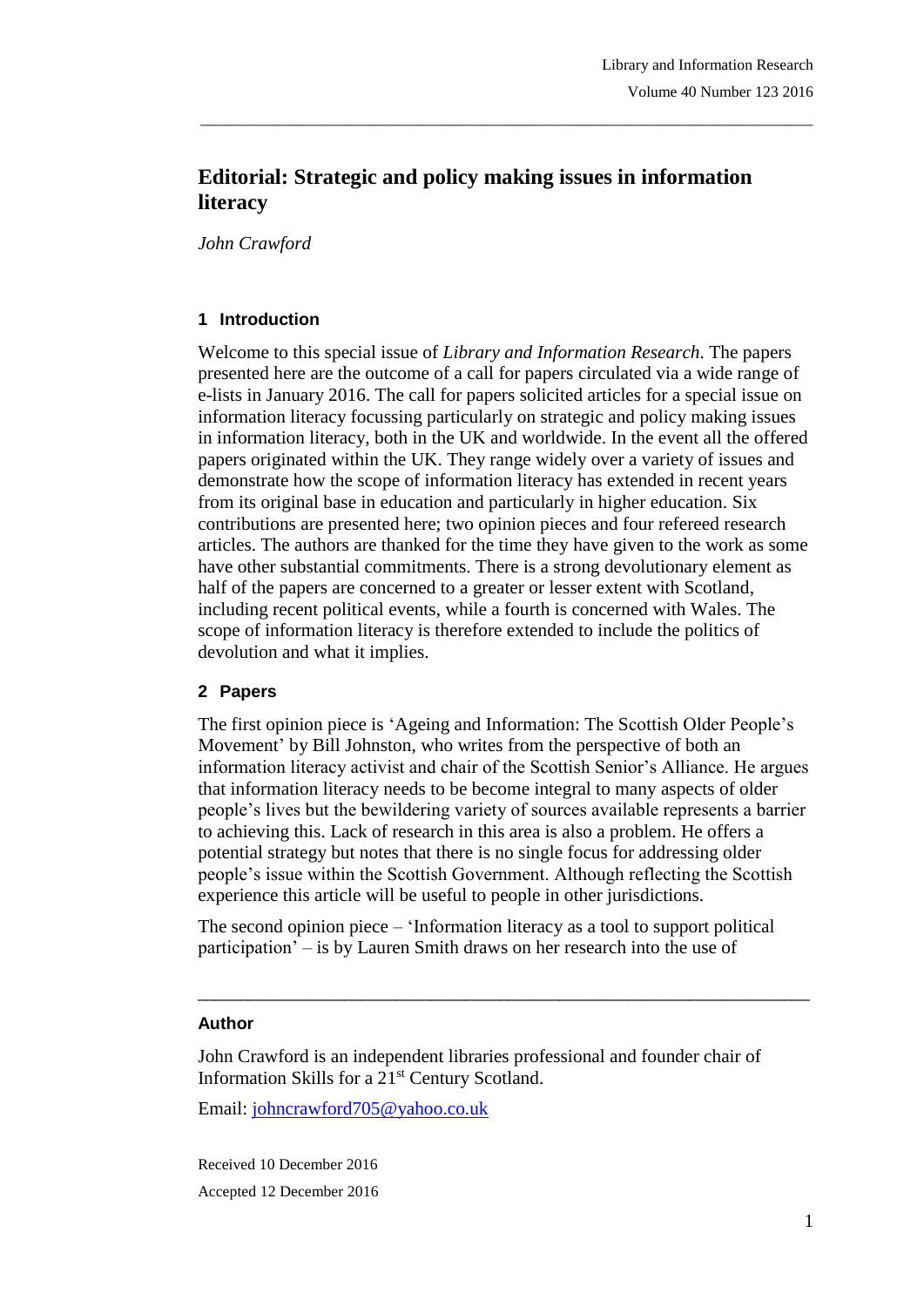information by young people, and particularly their use of information for political decision making. Again this draws on the Scottish experience as in Scotland 16-17 year olds were able to vote in the 2014 referendum. She writes in the context of the 2014 Scottish Independence Referendum, the 2015 General Election and the 2016 European Referendum and argues that teenagers' political development is an important feature of democratic systems. However it is unclear whether school pupils have the information skills to address this issue. Inter alia she discusses the role of librarians in supporting school pupils.

\_\_\_\_\_\_\_\_\_\_\_\_\_\_\_\_\_\_\_\_\_\_\_\_\_\_\_\_\_\_\_\_\_\_\_\_\_\_\_\_\_\_\_\_\_\_\_\_\_\_\_\_\_\_\_\_\_\_\_\_\_\_\_\_\_\_\_\_\_\_\_\_\_\_\_\_\_\_\_

In the first of four reviewed research articles Lynne Cole, Andrew MacFarlane and George Buchanan, in a methodologically complex paper, discuss 'Does dyslexia present barriers to information literacy in an online environment? A pilot study'. This researches the online searching behaviour of a small number of female dyslexics, testing their skills against the SCONUL Seven pillars. Not surprisingly dyslexics were found to have problems with searching, and there are also self-efficacy issues. There is scope for much more research here.

In 'Information literacy development in a small country: a practical proposition?' I review the development of information literacy activity in Scotland, particularly in relation to policy making, concentrating on the period after 2012 when the online community of practice, *The Right Information: Information Skills for a 21st Century Scotland*, was founded. While recruiting activists, getting the support of professional bodies and engaging with a wide range of collaborators and supporters from other professionals and interest areas has been successful, resourcing is a continuing problem and activity is seriously under bureaucratised. Basing information literacy advocacy on a wide range of policy documents including those produced by the Scottish Government has proved to be a key activity. The agenda finds echoes with the work of Lauren Smith and Bill Johnston.

In 'Between digital inclusion and social equalities: the role of public libraries in Newcastle upon Tyne' Maria Laura Ruiu and Massimo Ragnedda report on an interview and observation based study which explores the role public libraries play in challenging digital inequalities and the problems they face in doing so. This is done via a study of public libraries in Newcastle, a service which has suffered budget cuts and the closure of council run libraries. Identifying libraries in four deprived areas they report on how staffs work to reduce digital inequality in a climate of diminishing resources. Partnership working and the recruitment of digital champions are found to be important factors. Although limited to Newcastle there are lessons here which other towns and cities can learn.

In the final article – 'Information Literacy and Information Seeking of Public Sector Managers in the Welsh Government' – Elizabeth Tait and Robert Edwards undertake research into the information seeking and information literacy of public sector managers in the Welsh Government. Workplace information literacy studies are still under represented in the literature and this article is a welcome addition. The findings are based on 23 interviews. Findings include reliance on a few trusted sources and other colleagues, limited awareness of the services available and reluctance to receive information literacy training. These findings

\_\_\_\_\_\_\_\_\_\_\_\_\_\_\_\_\_\_\_\_\_\_\_\_\_\_\_\_\_\_\_\_\_\_\_\_\_\_\_\_\_\_\_\_\_\_\_\_\_\_\_\_\_\_\_\_\_\_\_\_\_\_\_\_\_\_\_\_\_\_\_\_\_\_\_\_\_\_\_